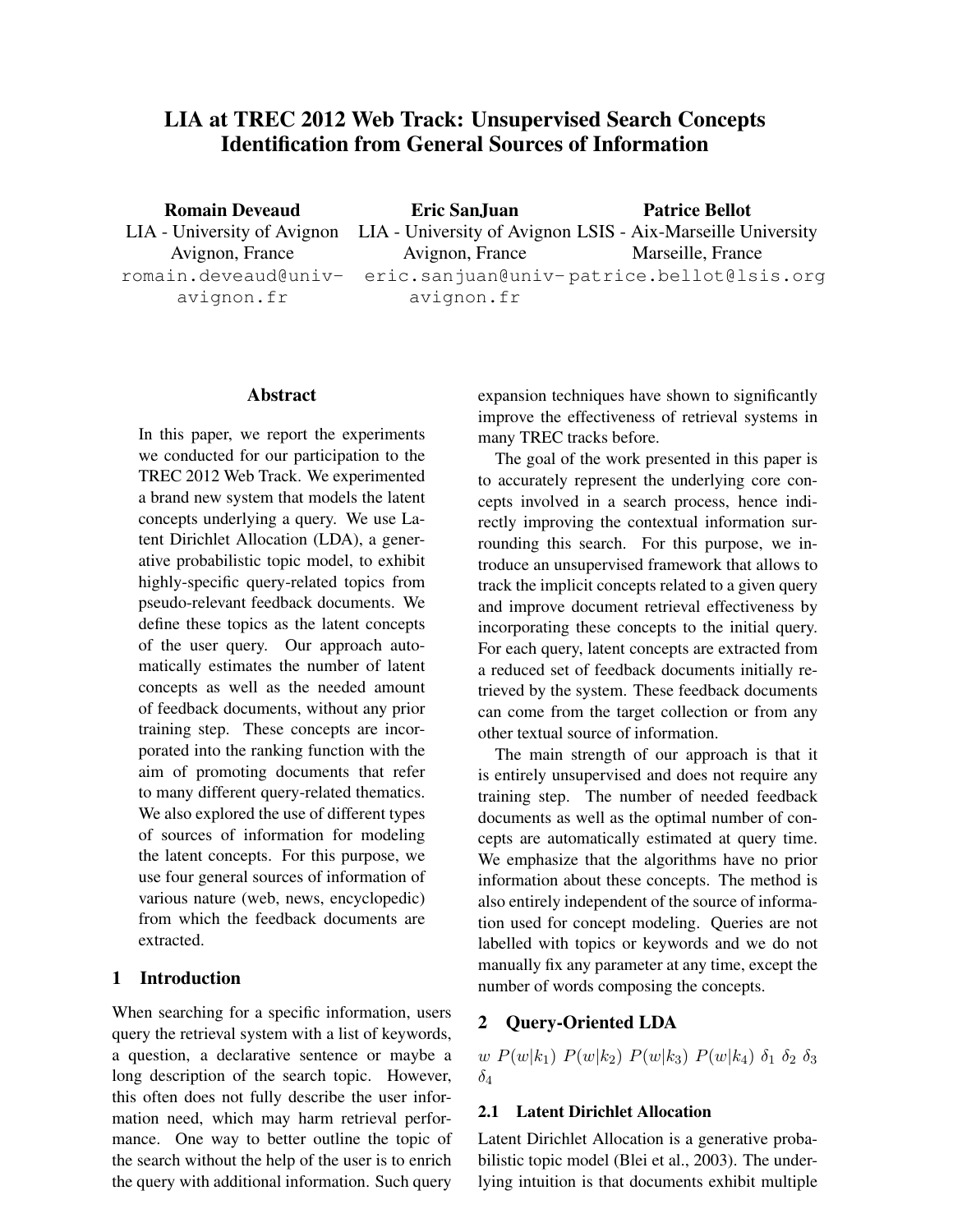*topics*, where a *topic* is a multinomial distribution over a fixed vocabulary  $W$ . The goal of LDA is thus to automatically discover the topics from a collection of documents. The documents of the collection are modeled as mixtures over  $K$  topics each of which is a multinomial distribution over W. Each topic multinomial distribution  $\phi_k$  is generated by a conjugate Dirichlet prior with parameter  $\beta$ , while each document multinomial distribution  $\theta_d$  is generated by a conjugate Dirichlet prior with parameter  $\alpha$ . Thus, the topic proportions for document d are  $\theta_d$ , and the word distributions for topic k are  $\phi_k$ . In other words,  $\theta_{d,k}$  is the probability of topic  $k$  occurring in document  $d$  (i.e.  $P(k|d)$ ). Respectively,  $\phi_{k,w}$  is the probability of word w belonging to topic k (i.e.  $P(w|k)$ ). Exact LDA estimation was found to be intractable and several approximations have been developed (Blei et al., 2003; Griffiths and Steyvers, 2004). We use in this work the variational approximation algorithm implemented and distributed by Pr. Blei<sup>1</sup>.

Each learned multinomial distribution  $\phi_k$  is traditionally presented as list of the top words with the higher probabilities for topic  $k$ . Topics can then be easily identified by their most representative words.

#### 2.2 Estimating the number of concepts

There can be a numerous amount of concepts underlying an information need. Latent Dirichlet Allocation allows to model the topic distribution of a given collection, but the number of topics is a fixed parameter. However we can not know in advance the number of concepts that are related to a given query. We propose a method that automatically estimates the number of latent concepts based on their word distributions.

Considering LDA's topics are constituted of the  $n$  words with highest probabilities, we define an  $\arg \max[n]$  operator which produces the top-n arguments that obtain the  $n$  largest values for a given function. Using this operator, we obtain the set  $W_k$  of the *n* words that have the highest probabilities  $P(w|k) = \phi_{k,w}$  in topic k:

$$
\mathbf{W}_k = \underset{w}{\operatorname{argmax}}[n] \; \phi_{k,w}
$$

Latent Dirichlet Allocation needs a given number of topics in order to estimate topic and word

distributions. Several approaches has been studied for automatically finding the right number of LDA's topics contained in a set of documents (Arun et al., 2010; Cao et al., 2009). Even though they differ at some point, they follow the same idea of computing similarities (or distances) between pairs of topics over several instances of the model, while varying the number of topics. It comes down to a clustering approach which delineates the different clusters. Here the clusters are the topics and the objective is to maximize the dissimilarity between topics. Iterations are done by varying the number of topics of the LDA model, then estimating again the Dirichlet distributions. The optimal amount of topics of a given collection is reached when the overall dissimilarity between topics achieves its maximum value.

We perform a simple heuristic that estimates the number of latent concepts of a user query by maximizing the information divergence  $D$  between all pairs  $(k_i, k_j)$  of LDA's topics. The number of concepts  $K$  estimated by our method is given by the following formula:

$$
\hat{K}(m) = \underset{K}{\text{argmax}} \frac{1}{K(K-1)} \sum_{(k_i, k_j) \in \mathbb{T}_{K,m}} D(k_i || k_j)
$$

where  $K$  is the number of topics given as a parameter to LDA, and  $T_K$  is the set of K topics. In other words,  $\hat{K}$  is the number of topics for which LDA modeled the most scattered topics. The Kullback-Leibler divergence measures the information divergence between two probability distributions. It is used particularly by LDA in order to minimize topic variation between two expectationmaximization iterations (Blei et al., 2003). It has also been widely used in a variety of fields to measure similarities (or dissimilarities) between word distributions (AlSumait et al., 2008). Considering it is a non-symmetric measure we use the Jensen-Shannon divergence, which is the symmetric version of KL divergence, to avoid obvious problems when computing divergences between all pairs of topics:

$$
D(k_i||k_j) = \frac{1}{2} \sum_{w \in W} p(w|k_i) \log \frac{p(w|k_i)}{p(w|k_j)} + \frac{1}{2} \sum_{w \in W} p(w|k_j) \log \frac{p(w|k_j)}{p(w|k_i)}
$$

The word probabilities for given topics are obtained from the multinomial distributions  $\phi_k$ .

<sup>1</sup>http://www.cs.princeton.edu/˜blei/ lda-c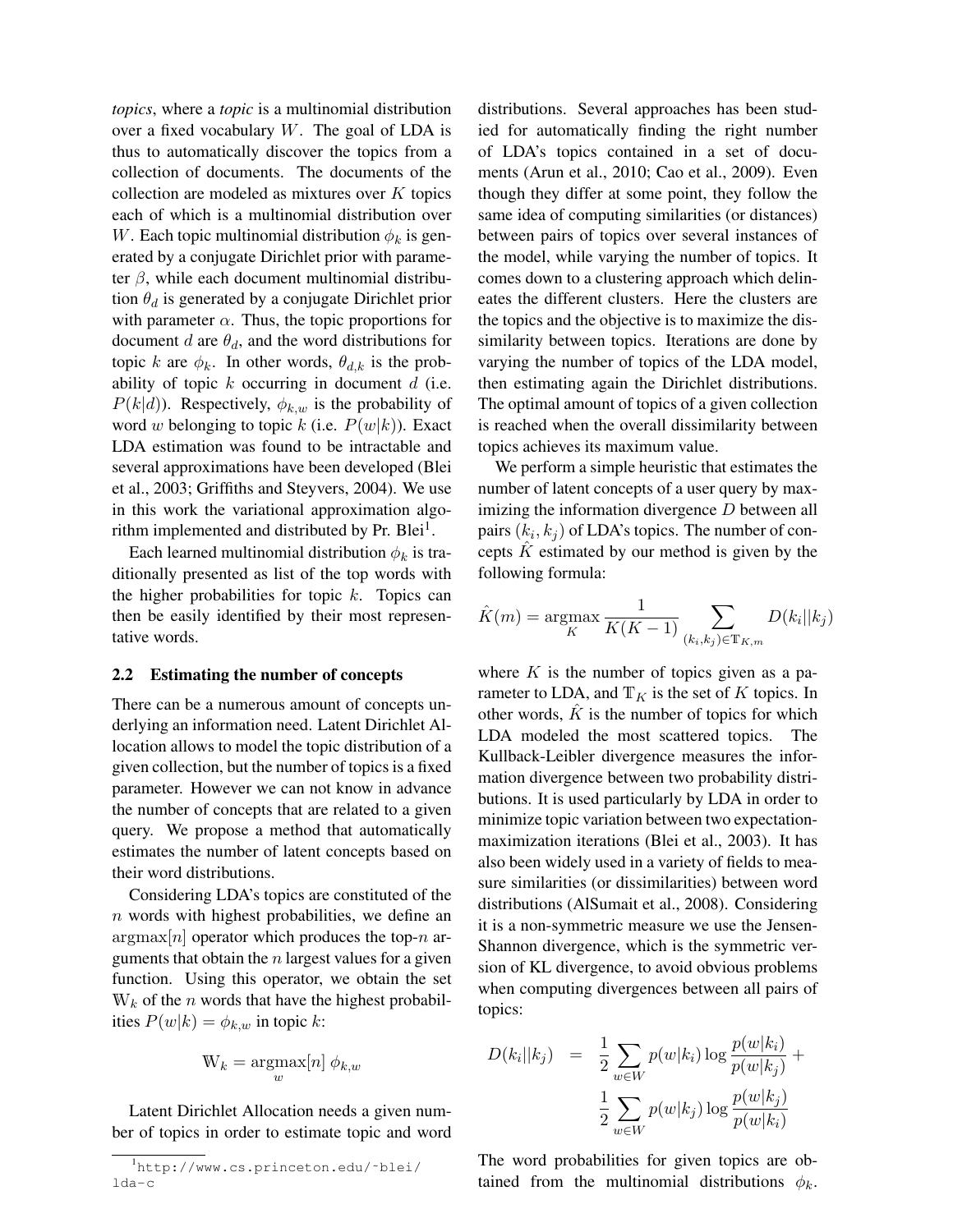Each word  $w$  of the vocabulary  $W$  has a probability of belonging to the topic  $k$ , which is expressed by  $p(w|k) = \phi_{k,w}$ . The final outcome is the optimal number of topics  $\hat{K}$  and its associated topic model. The resulting  $\mathbb{T}_{\hat{K},M}$  set of topics is considered as the set of  $\hat{K}$  latent concepts modeled from a set of M feedback documents. We will further refer to the  $T_{\hat{K},M}$  set as a *concept model*.

The number of relevant documents can vary from one query to another, hence the number M of feedback documents used to model the latent concepts must also vary for each query. It is also highly dependent on the source of information from which the feedback documents are extracted. We propose in the following section a method for automatically choosing the right amount M of feedback documents based on *concept models* similarities.

#### 2.3 How many feedback documents?

An obvious problem with pseudo-relevance feedback based approaches is that not-relevant documents can be included in the set of feedback documents. This problem is much more important with our approach since it could result with learned concepts that are not related to the initial query. We mainly tackle this difficulty by reducing the amount of feedback documents. Relevant documents concentration is higher in the top ranks of the list. Thus one simple way to reduce the probability of catching noisy feedback documents is to reduce their overall amount.

However an arbitrary number can not be fixed for all queries. Some information needs can be satisfied by only 2 or 3 documents, while others may require 15 or 20. Thus the choice of the feedback documents amount has to be automatic for each query. To this end, we compare the concept models generated from different amounts m of feedback documents. To avoid noise, we favor the concept models that contain concepts that are similar to others in other models. The underlying assumption is that all the feedback documents are essentially dealing with the same topics, no matter if they are 5 or 20. Concepts that are likely to appear in different models learned from various amounts of feedback documents are certainly related to query, while noisy concepts are not.

We estimate the similarity between two concept models by computing the similarities between all pairs of concepts of the two models. Consider-

ing that two concept models are generated based on different number of documents (i.e. different  $\mathcal{R}_Q$  collections), they do not share the same probabilistic space. Since their probability distribution are not comparable, computing their overall similarity can be done solely by taking the concepts word distributions into account. We treat the different concepts as bags of words and use a document frequency-based similarity measure:

$$
sim(\mathbb{T}_{\hat{K}(m)}, \mathbb{T}_{\hat{K}(n)}) =
$$
  

$$
\sum_{k \in \mathbb{T}_{\hat{K}(m)}} \sum_{k' \in \mathbb{T}_{\hat{K}(n)}} \frac{|k_i \cap k'_j|}{|k_i|} \sum_{w \in W} p(w|k) p(w|k') \log \frac{N}{df_w}
$$

where  $|k_i \cap k_j|$  is the number of words the two concepts have in common,  $df_w$  is the document frequency of  $w$  and  $N$  is the number of documents in the target collection. The initial purpose of this measure was to track novelty (i.e. minimize similarity) between two sentences (Metzler et al., 2005), which is precisely our goal, except that we want to track redundancy (i.e. maximize similarity) while taking word probabilities inside the topics into account.

The final sum of similarities between each concept pairs produces an overall similarity score of the current concept model compared to all other models. Finally, the concept model that maximizes this overall similarity is considered as the best candidate for representing the implicit concepts of the query. In other words, we consider the top  $M$  feedback documents for modeling the concepts, where

$$
M = \underset{m}{\operatorname{argmax}} \sum_{n} sim(\mathbb{T}_{\hat{K}(m)}, \mathbb{T}_{\hat{K}(n)})
$$

In other words, for each query, the concept model that is the most similar to all other learned concept models is considered as the final set of latent concepts related to the user query.

#### 2.4 Concept weighting

We previously detailed how we estimate the number of concepts and the number of feedback documents from which they are extracted. We face in this section the problem of appropriately weighting these concepts.

User queries can be associated with a number of underlying concepts but these concepts do not have the same importance. For example, the previous method for selecting the right amount of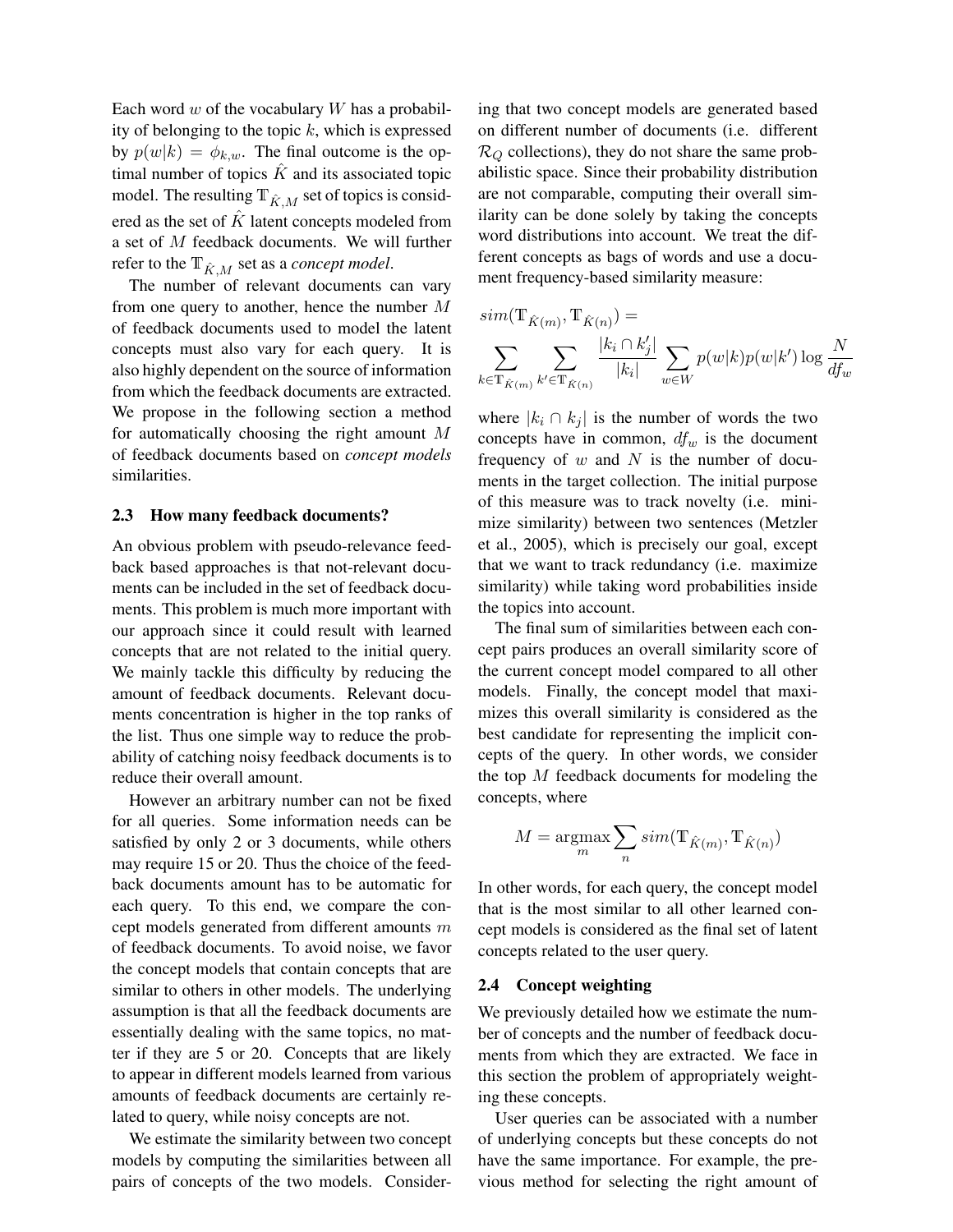feedback documents could still yield noisy concepts, and some concepts may also be barely relevant.Hence it is essential to emphasize appropriate concepts and to depreciate inappropriate ones. One effective way is to rank these concepts and weigh them accordingly: important concepts will be weighted higher, thus reflecting their importance.

Recent studies proposed different approaches to rank or score LDA topics (Alsumait et al., 2009; Newman et al., 2010; Wen and Lin, 2010), however .

Finally, the score  $\delta_k$  of a concept k with respect to its overall coherence in the collection is given by:

$$
\delta_k = \sum_{d \in \mathcal{R}_Q} p(d|Q)p(k|d)
$$

where  $n$  is the number of words in each concept. The probability of a concept  $k$  appearing in document d is given by the multinomial distribution  $\theta$ previously learned by LDA, hence  $p(k|d) = \theta_{d,k}$ .

Each concept is weighted with respect to its coherence in the target collection, but the actual representation of the concept is still a bag of words. These words are the core components of the concepts and intrinsically do not have the same importance. The easier way of weighting them is to use their probability of belonging to a concept  $k$  which are learned by Latent Dirichlet Allocation and given by the multinomial distribution  $\phi_k$ . Probabilities are normalized across all words, the weight of word  $w$  in concept  $k$  is thus computed as follows:

$$
\hat{\phi}_{k,w} = \frac{\phi_{k,w}}{\sum_{w' \in \mathcal{W}_k} \phi_{k,w'}}
$$

Finally, a concept learned by our latent concept modeling approach is a set of weighted words representing a facet of the information need underlying a user query. The concept is itself weighted to reflect its relative importance with other concepts.

#### 2.5 Document ranking

The previous subsections were all about modeling consistent concepts from reliable documents and modeling their relative influence. Here we detail how these concepts can be integrated in a retrieval model in order to improve ad-hoc document ranking.

There are several ways of taking conceptual aspects into account when ranking documents. Here, the final score of a document  $d$  with respect to a given user query Q is determined by the linear combination of query word matches (standard retrieval) and latent concepts matches. It is formally written as follows:

$$
s(Q, d) = P(d|Q) + \sum_{k \in \mathbb{T}_{\hat{K},M}} \hat{\delta}_k \sum_{w \in \mathbb{W}_k} \hat{\phi}_{k,w} \cdot P(w|d)
$$

where  $\mathbb{T}_{\hat{K}}_M$  is the *concept model* that holds the latent concepts of query Q (see Section 2.4) and  $\delta_k$  is the normalized weight of concept k:

$$
\hat{\delta}_k = \frac{\delta_k}{\sum_{k' \in \mathbb{T}_{\hat{K},M}} \delta_{k'}}
$$

The  $P(d|Q)$  and  $P(d|w)$  probabilities are the likelihood of document d being observed given the initial query  $Q$  (respectively, word  $w$ ). In this work we use a language modeling approach to retrieval (Lavrenko and Croft, 2001),  $P(d|w)$ is thus the maximum likelihood estimate of word  $w$  in document  $d$ , computed using the language model of document  $d$  in the target collection  $\mathcal{C}$ . Likewise,  $P(d|Q)$  is the basic language modeling retrieval model, also known as query likelihood, and can also be formally written as  $P(d|Q) =$  $\sum_{q \in Q} P(d|q)$ . We tackle the null probabilities problem with the standard Dirichlet smoothing since it is more convenient for keyword queries (as opposed to verbose queries) (Zhai and Lafferty, 2004), which is the case here. We fix the Dirichlet prior parameter to 1500 and do not change it at any time during our experiments. However it is important to note that this model is generic, and that the word matching function could be entirely substituted by other state-of-the-art matching function (like BM25 (Robertson and Walker, 1994) or information-based models (Clinchant and Gaussier, 2010)) without changing the effects of our latent concept modeling approach on document ranking.

#### 3 General Sources of Information

The approach described in the previous section requires a source of information from which the concepts could be extracted. This source of information can come from the target collection, like in traditional relevance feedback approaches, or from an external collection. In this work we use a set of different data sources that are large enough to deal with a broad range of topics. Then we can explore which effects does the nature, the size or the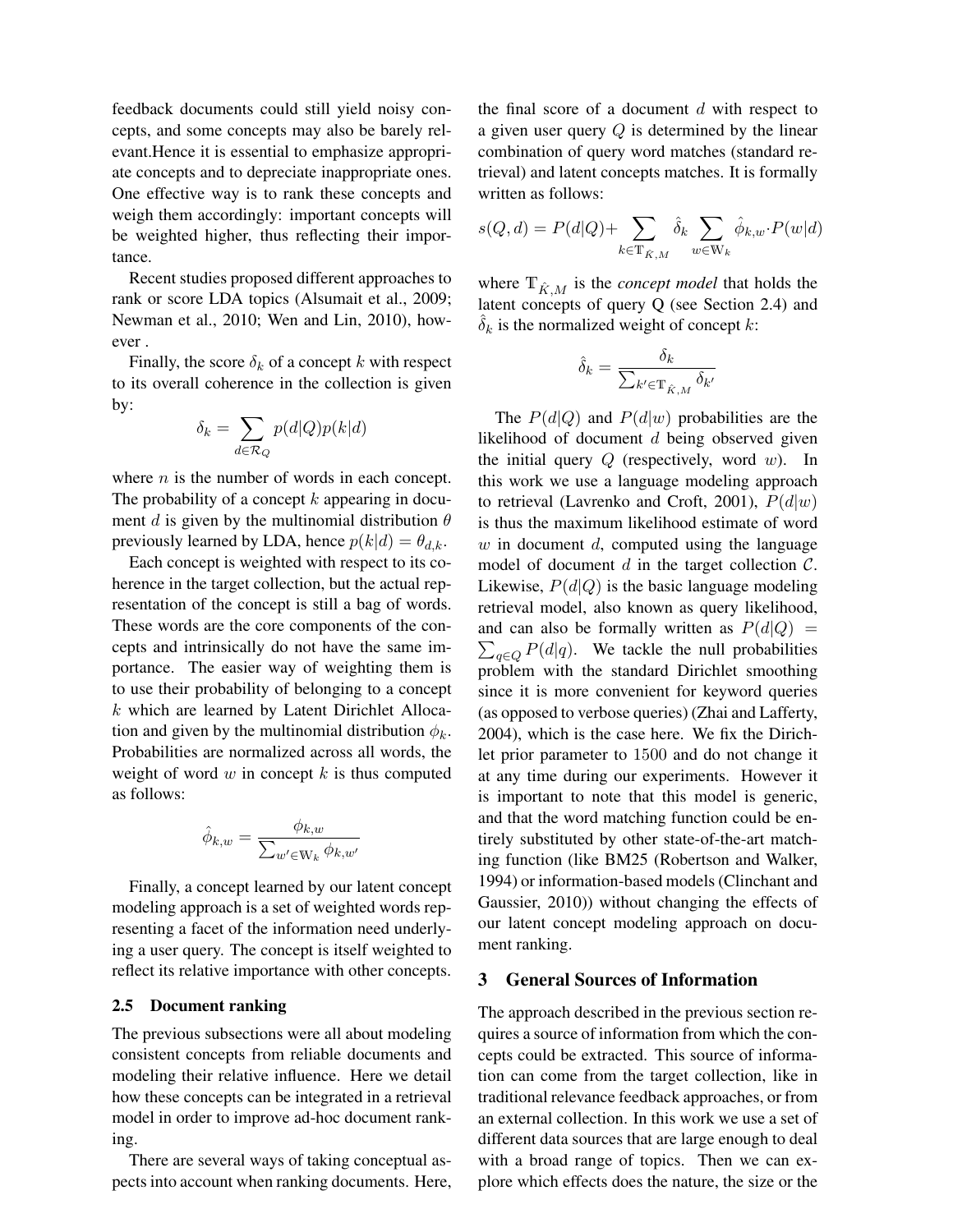quality of the information source have over latent concept modeling.

This set of data sources is composed of four general resources: Wikipedia as an encyclopedic source, the New York Times and GigaWord corpora as sources of news data and the category B of the ClueWeb09<sup>2</sup> collection as a web source. The English GigaWord LDC corpus consists of 4,111,240 newswire articles collected from four distinct international sources including the New York Times (Graff and Cieri, 2003). The New York Times LDC corpus contains 1,855,658 news articles published between 1987 and 2007 (Sandhaus, 2008). The Wikipedia collection is a recent dump from July 2011 of the online encyclopedia that contains  $3,214,014$  documents<sup>3</sup>. We removed the spammed documents from the category B of the ClueWeb09 according to a standard list of spams for this collection<sup>4</sup>. We followed authors recommendations (Cormack et al., 2011) and set the "spamminess" threshold parameter to 70. The resulting corpus is composed of 29,038,220 web pages.

| <b>Resource</b> | # documents | # unique words | # total words  |
|-----------------|-------------|----------------|----------------|
| <b>NYT</b>      | 1,855,658   | 1,086,233      | 1,378,897,246  |
| Wiki            | 3.214.014   | 7.022.226      | 1.033.787.926  |
| <b>GW</b>       | 4.111.240   | 1,288,389      | 1.397.727.483  |
| Web             | 29.038.220  | 33,314,740     | 22,814,465,842 |

Table 1: Information about the four general sources of information used in this work.

These four resources are heterogeneous in all possible ways. They vary in terms of vocabulary size, number of documents and, of course, type of information. We thus expect that latent concepts will be as diverse as the sources of information from which their are modeled.

## 4 Experiments

## 4.1 Experimental setup

We used Indri<sup>5</sup> for indexing and retrieval. The whole ClueWeb09 collection was stemmed during indexing with the well-known light Krovetz stemmer, and stopwords were removed using the standard english stoplist embedded within Indri. We

```
2http://boston.lti.cs.cmu.edu/
clueweb09/
```
<sup>5</sup>http://www.lemurproject.org

also removed from our index all the documents that have a spam percentile lower than 70 according to Waterloo's list<sup>4</sup>. As seen in Section 2, concepts are composed of a fixed amount of weighted words For all our runs we fixed the number of words belonging to a given concept to  $n = 10$ .

## 4.2 Runs

We submitted four runs in which we explore the influence of the number of feedback documents used for concept modeling, the concept weights and combining the general sources of information.

lcm-web This is our reference run. It uses the complete concept modeling approach described in this paper, but the feedback documents from which the concepts are modeled are solely extracted from the Web source of information (see Section 3).

lcm-web-noW This run is the same as above, except that we removed the concept weights (the  $\hat{\delta}_k$ s). The word weights (the  $\hat{\phi}_k$ s) are still present in the ranking function.

lcm-web-10p This run is identical to lcm-web, except that we fix the number of feedback documents to  $M = 10$ .

lcm-4res This last run uses our concept modeling on the four general sources of information presented earlier. The *concept models* issued from the different sources are combined in the final document ranking function:

$$
s(Q, d) = P(d|Q) +
$$
  

$$
\frac{1}{|S|} \sum_{\sigma \in S} \sum_{k \in \mathbb{T}_{\hat{K},M}(\sigma)} \hat{\delta}_k \sum_{w \in \mathbb{W}_k} \hat{\phi}_{k,w} \cdot P(w|d)
$$

where  $S$  is the set of sources of information and  $T_{\hat{K}M}(\sigma)$  is the *concept model* composed of  $\hat{K}$ concepts modeled from  $M$  feedback documents which were extracted from a source  $\sigma$ .

#### 4.3 Results

We report in this section the results of our runs for both the Ad Hoc (Table 2) and the diversity metrics (Table 3). We also present the results of a standard competitive baseline, the Markov Random Field for IR (Metzler and Croft, 2005), as a mean of comparison. We chose the Sequential Dependance Model instantiation of this model and set the various weights as recommended by the authors ( $\lambda_T = 0.85$ ,  $\lambda_O = 0.1$  and  $\lambda_U = 0.05$ ).

<sup>3</sup>http://dumps.wikimedia.org/enwiki/ 20110722/

<sup>4</sup>http://plg.uwaterloo.ca/˜gvcormac/ clueweb09spam/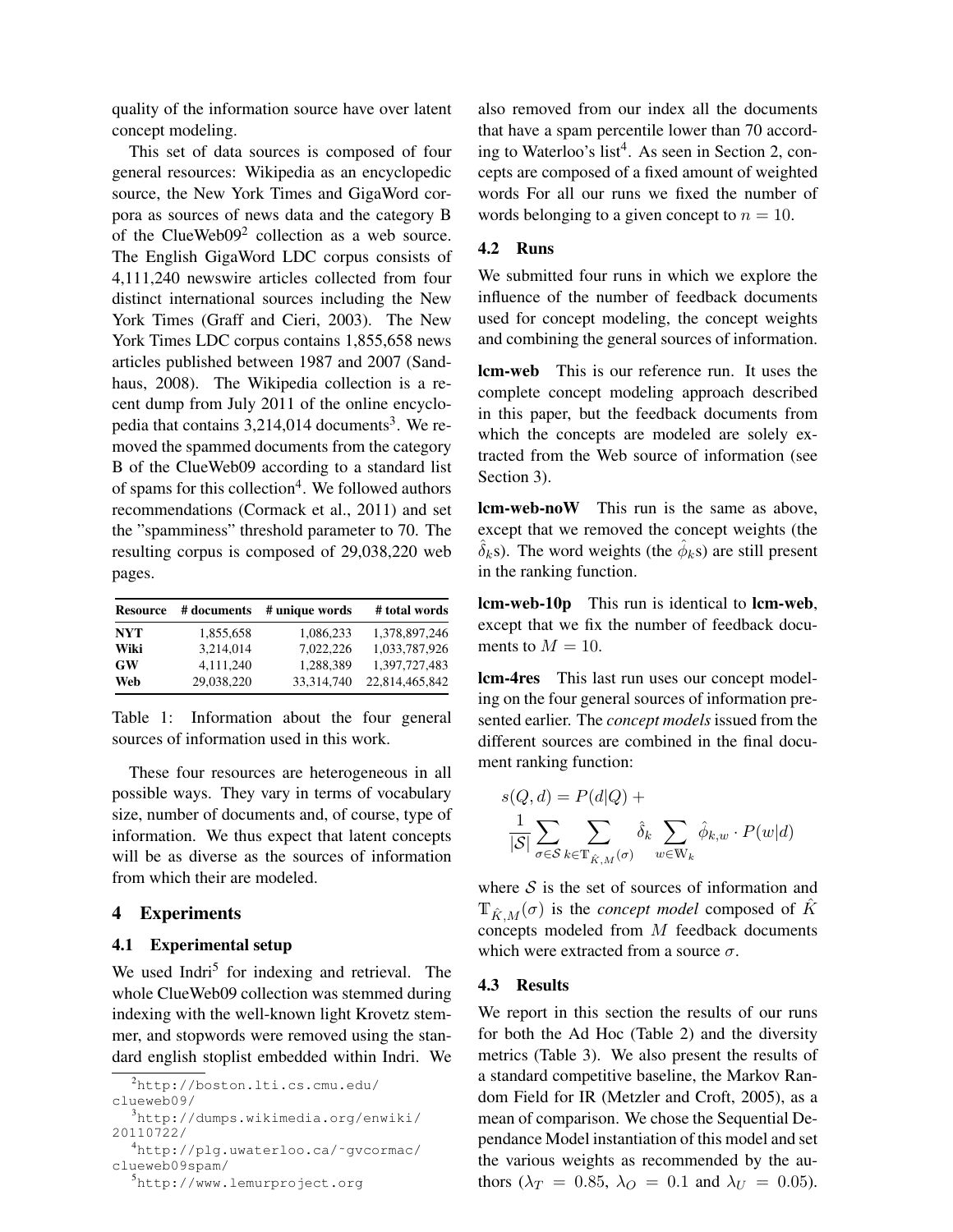This baseline showed to be highly effective in previous TREC tracks, and especially in those involving web documents. For both table of results, we use two sided paired wise t-test to determine statistically significant differences with MRF-IR  $(*: p < 0.1; ** : p < 0.05; *** : p < 0.01).$ 

| Run                  | ERR@20      | nDCG@20     |
|----------------------|-------------|-------------|
| <b>MRF-IR</b>        | 0.1038      | 0.1041      |
| lcm-web              | $0.1334**$  | $0.1306**$  |
| lcm-web-noW          | $0.1352**$  | $0.1337*$   |
| lcm-web-10p          | $0.1364***$ | $0.1339*$   |
| lcm-4res             | $0.1428***$ | $0.1401***$ |
| $term$ -web $(2011)$ | $0.1470**$  | $0.1328**$  |
| term-4res $(2011)$   | $0.1649***$ | $0.1511***$ |

Table 2: Ad Hoc results for our four submitted runs.

Although there is not much difference in averaged scores between our four runs, we see that lcm-4res achieves highly significant improvements over the MRF-IR baseline. More, the three other runs fail to retrieve any relevant document in the top 20 ranks ( $\text{ERR@20} = \text{nDCG@20} = 0$ ) for 13 topics, while the **lcm-4res** approach only fails for 9 topics. It is however interesting to note that MRF-IR fails on the same topics as our Latent Concept Modeling (LCM) approaches. It may be an language modeling issue, and it may be interesting to compare with other participants that explored other retrieval models. The indexing of only non-spammed documents could also be an explanation and needs further exploration.

When looking at runs individually, fixing the number of feedback documents to 10 achieves better results on average than using an adaptive method. Despite improvements of **lcm-web-10p** over MRF-IR are less significant than **lcm-web** for nDCG@20, the gain in computation time seems to be worth fixing  $M$ .

As for the diversity, removing the concept weights seems to improve the results on average, however lcm-4res achieves again higher statistically significant improvements than the other runs. It also reduces the number of topic failures to only one compared to 4 for the other runs and 5 to MRF-IR.

Overall, the influence of concept weighting is rather low. When comparing results topic per topic between lcm-web and lcm-web-noW, we see no

| Run                                           | $ERR-IA@20$               | $\alpha$ -nDCG@20         | $P$ -IA $@20$              |
|-----------------------------------------------|---------------------------|---------------------------|----------------------------|
| <b>MRF-IR</b>                                 | 0.2662                    | 0.3653                    | 0.1955                     |
| lcm-web                                       | $0.3166*$                 | $0.4160**$                | $0.2501***$                |
| lcm-web-10p                                   | $0.3110*$                 | $0.4115*$                 | $0.2427***$                |
| lcm-4res                                      | $0.3176**$                | $0.4240***$               | $0.2479***$                |
| lcm-web-noW                                   | $0.3205*$                 | $0.4194**$                | $0.2503***$                |
| $term\text{-}web(2011)$<br>term-4res $(2011)$ | $0.3417**$<br>$0.3522***$ | $0.4302**$<br>$0.4557***$ | $0.2475***$<br>$0.2666***$ |

Table 3: Diversity results for our four submitted runs.

significant differences. This is certainly due to the fact that all the concepts refer to common thematics and share the same vocabulary. Plus, using a small amount of feedback documents leads to computing LDA in a reduced probabilistic space. Hence, some very important words w.r.t to the query are present in every concept, thus diminishing the effect and the interest of concept weighting.

# 5 Conclusion

This paper detailed the run we submitted to the TREC 2012 Web track. Our approach was to model the latent concepts that are underlying an information need. The goal was to broaden the scope of the search and ultimately promoting retrieval diversity, without hurting topical relevance.

Official results suggest that our approach works quite well for both ad hoc and diversity metrics. The use of several sources of information (instead of sticking to the target collection) is found useful in this context.

## 6 Acknowledgments

This work was supported by the French Agency for Scientific Research (Agence Nationale de la Recherche) under CAAS project (ANR 2010 CORD 001 02).

#### References

- Loulwah AlSumait, Daniel Barbará, and Carlotta Domeniconi. 2008. On-line LDA: Adaptive Topic Models for Mining Text Streams with Applications to Topic Detection and Tracking. In *Proceedings of the 2008 Eighth IEEE International Conference on Data Mining*, ICDM '08.
- Loulwah Alsumait, Daniel Barbará, James Gentle, and Carlotta Domeniconi. 2009. Topic Significance